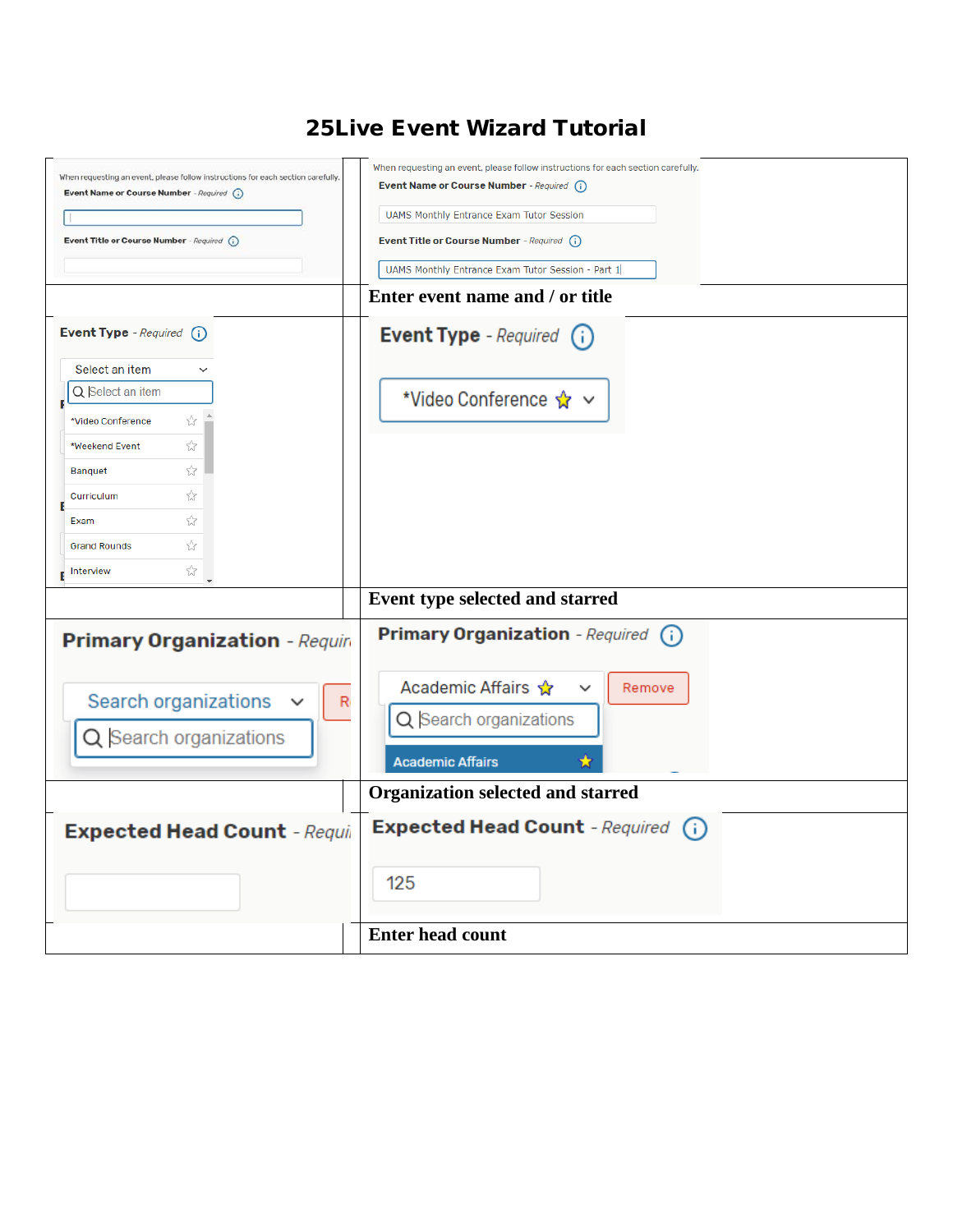| Event Date and Time - Required (i)                                                                  |                          |       |             | Event Date and Time - Required (i)                  |      |                         |                                          |             |                                                              |  |
|-----------------------------------------------------------------------------------------------------|--------------------------|-------|-------------|-----------------------------------------------------|------|-------------------------|------------------------------------------|-------------|--------------------------------------------------------------|--|
| Sun Feb 02 2020                                                                                     |                          |       |             | Wed Feb 12 2020                                     |      |                         |                                          |             |                                                              |  |
| $2:00$ pm                                                                                           |                          |       |             | $10:00$ am                                          |      |                         |                                          |             |                                                              |  |
| To:                                                                                                 |                          |       |             | To:                                                 |      |                         |                                          |             |                                                              |  |
| $3:00$ pm                                                                                           |                          |       |             | $1:50$ pm                                           |      |                         |                                          |             |                                                              |  |
| In This event begins and ends on the same day                                                       |                          |       |             | In This event begins and ends on the same day       |      |                         |                                          |             |                                                              |  |
| Duration:<br>1 Hour                                                                                 |                          |       |             | Duration:<br>3 Hours, 50 Minutes                    |      |                         |                                          |             |                                                              |  |
| Default screen displays current<br>date and time                                                    |                          |       |             |                                                     |      |                         |                                          |             | Date & Time chosen & 10 minutes manually shaved off end time |  |
| <b>Additional time</b>                                                                              |                          |       |             | <b>Additional time</b>                              |      |                         |                                          |             | $\widehat{\phantom{a}}$                                      |  |
| <b>Setup Time</b>                                                                                   |                          |       |             | <b>Setup Time</b>                                   |      |                         |                                          |             |                                                              |  |
| 0<br>Days                                                                                           | $\mathbf 0$              | Hours | $\mathbf 0$ | $\mathbf 0$                                         | Days | $\overline{\mathbf{0}}$ | Hours                                    | 10          | Minutes                                                      |  |
| <b>Pre-Event Time</b>                                                                               |                          |       |             | <b>Pre-Event Time</b>                               |      |                         |                                          |             |                                                              |  |
| $\mathbf 0$<br>Days                                                                                 | $\mathbf 0$              | Hours | $\mathbf 0$ | $\mathbf 0$                                         | Days | $\overline{0}$          | Hours                                    | $\bf{0}$    | Minutes                                                      |  |
|                                                                                                     |                          |       |             | <b>Post-Event Time</b>                              |      |                         |                                          |             |                                                              |  |
| <b>Post-Event Time</b><br>$\mathbf 0$<br>Days                                                       | 0                        | Hours | $\mathbf 0$ | $\mathbf 0$                                         | Days | $\overline{0}$          | Hours                                    | $\mathbf 0$ | Minutes                                                      |  |
|                                                                                                     |                          |       |             | <b>Takedown Time</b>                                |      |                         |                                          |             |                                                              |  |
| <b>Takedown Time</b>                                                                                |                          |       |             | $\mathbf 0$                                         | Days | $\overline{\mathbf{0}}$ | Hours                                    | 10          | Minutes                                                      |  |
| 0<br>Days                                                                                           | $\overline{\phantom{0}}$ | Hours | $\mathbf 0$ | Reservation Start: Wed Feb 12 2020 9:50 am          |      |                         |                                          |             |                                                              |  |
| Reservation Start: Wed Feb 12 2020 10:00 am                                                         |                          |       |             | Reservation End: Wed Feb 12 2020 2:00 pm            |      |                         |                                          |             |                                                              |  |
| Reservation End: Wed Feb 12 2020 1:50 pm                                                            |                          |       |             |                                                     |      |                         |                                          |             |                                                              |  |
| <b>Reservation Duration:</b>                                                                        |                          |       |             | <b>Reservation Duration:</b><br>4 Hours, 10 Minutes |      |                         |                                          |             |                                                              |  |
| 3 Hours, 50 Minutes                                                                                 |                          |       |             |                                                     |      |                         |                                          |             |                                                              |  |
| <b>Additional available time screen</b>                                                             |                          |       |             | Enter Setup & Take down time if needed              |      |                         |                                          |             |                                                              |  |
| Click on the calendar below to add dates or click the button below to s<br><b>Repeating Pattern</b> |                          |       |             | <b>Pattern Picker</b>                               |      |                         |                                          |             |                                                              |  |
|                                                                                                     |                          |       |             |                                                     |      |                         | Choose how you would like this to repeat |             | $\div$<br>Does Not Repeat<br><b>Does Not Repeat</b>          |  |
|                                                                                                     |                          |       |             |                                                     |      |                         |                                          |             | Ad hoc                                                       |  |
|                                                                                                     |                          |       |             |                                                     |      |                         |                                          |             | Daily<br>Weekly                                              |  |
|                                                                                                     |                          |       |             |                                                     |      |                         |                                          |             | Monthly                                                      |  |
| <b>Repeat pattern option</b>                                                                        |                          |       |             | <b>Options available</b>                            |      |                         |                                          |             |                                                              |  |
|                                                                                                     |                          |       |             |                                                     |      |                         |                                          |             |                                                              |  |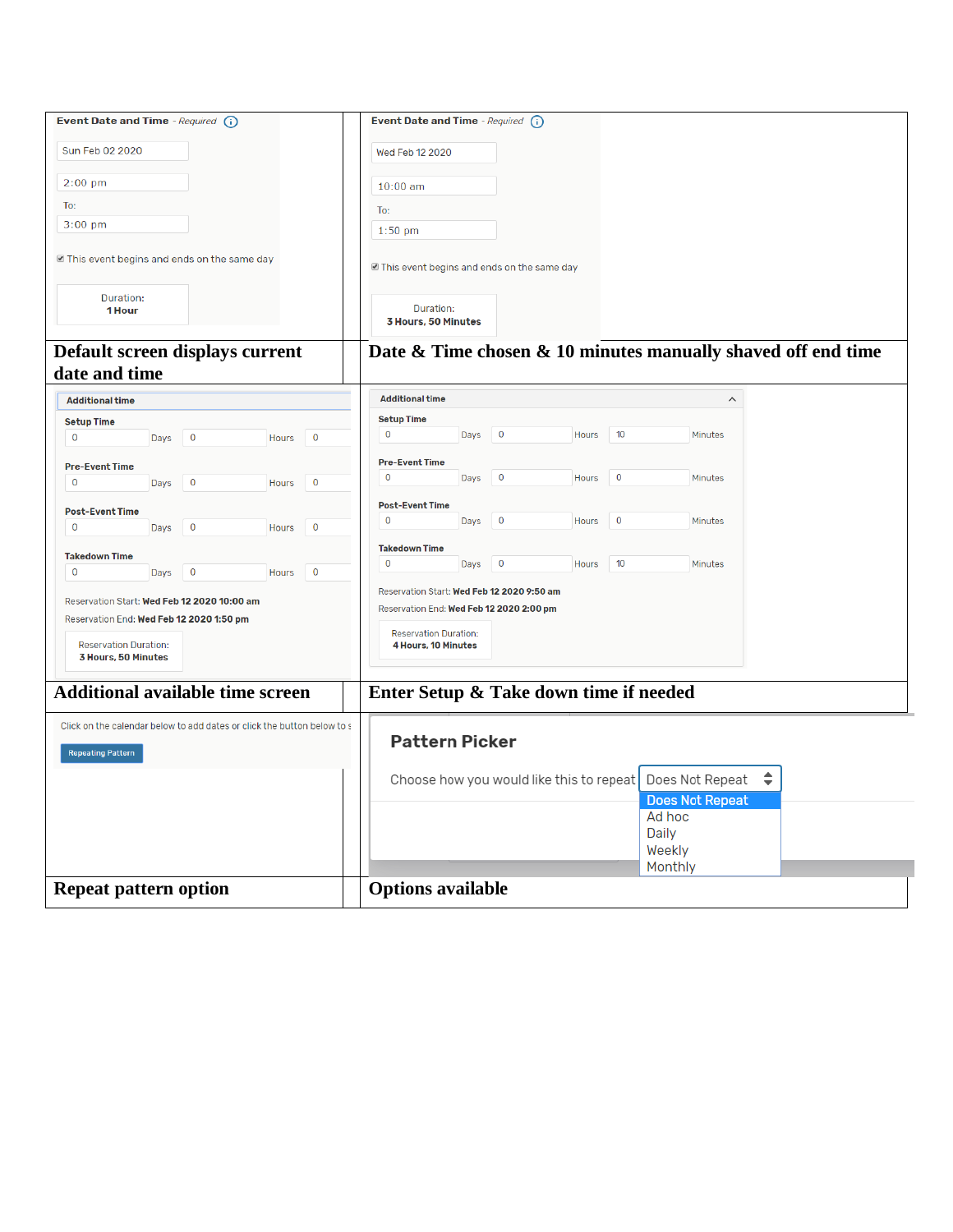| <b>Pattern Picker</b><br>Choose how you would like this to repeat Monthly<br>$\hat{\mathbf{v}}$<br>Repeats every<br>month<br>$\ddot{\phantom{1}}$<br>* Repeat by Day App Repeat Day<br>@ Repeat by Position Ass Hepear Posten<br>* Repeats through<br>Wed Feb 12 2020<br>U Ends after 1<br>Rerations | ×<br><b>Pattern Picker</b><br>÷<br>Choose how you would like this to repeat Monthly<br>Repeats every<br>month<br>÷<br>Repeat by Day Add Repeat Day<br>* Repeat by Position<br>Repeat day pattern<br>$\Leftrightarrow$ Wednesday $\Leftrightarrow$<br>Repeat on the Second<br>Remove Position |
|------------------------------------------------------------------------------------------------------------------------------------------------------------------------------------------------------------------------------------------------------------------------------------------------------|----------------------------------------------------------------------------------------------------------------------------------------------------------------------------------------------------------------------------------------------------------------------------------------------|
| Cancel Senect Patters<br><b>Monthly option selected</b>                                                                                                                                                                                                                                              | Add Repeat Position<br>Repeats through<br>Wed Jun 10 2020<br>Ends after 1<br>iterations<br>Cancel Select Pattern<br>Additional required fields data entered                                                                                                                                  |
|                                                                                                                                                                                                                                                                                                      |                                                                                                                                                                                                                                                                                              |
| <b>View All Occurrences</b>                                                                                                                                                                                                                                                                          | ×<br>All Date Occurrences<br>Extra Times<br>Dates<br>Comment<br>State<br>Times<br>Remove                                                                                                                                                                                                     |
|                                                                                                                                                                                                                                                                                                      | Setup Time - Feb 12, 9:50 AM<br>Wed Feb 12 2020   10:00 am   1:50 pm<br>٠<br>Active<br>Remove<br>Takedown Time - Feb 12. 2:00 PM                                                                                                                                                             |
|                                                                                                                                                                                                                                                                                                      | Setup Time - Mar 11, 9:50 AM<br>Wed Mar 11 2020 10:00 am 1:50 pm<br>٠<br>Active<br>Remove<br>Takedown Time - Mar 11, 2:00 PM                                                                                                                                                                 |
|                                                                                                                                                                                                                                                                                                      | Setup Time - Apr 8, 9:50 AM<br>Wed Apr 08 2020 10:00 am 1:50 pm<br>Active<br>٠<br>Remove<br>Takedown Time - Apr 8, 2:00 PM                                                                                                                                                                   |
|                                                                                                                                                                                                                                                                                                      | Setup Time - May 13, 9:50 AM<br>Wed May 13 2020 10:00 am 1:50 pm<br>÷<br>Active<br>Remove<br>Takedown Time - May 13, 2:00 PM                                                                                                                                                                 |
|                                                                                                                                                                                                                                                                                                      | Setup Time - Jun 10, 9:50 AM<br>Wed Jun 10 2020 10:00 am 1:50 pm<br>÷<br>Active<br>Remove<br>Takedown Time - Jun 10, 2:00 PM                                                                                                                                                                 |
| <b>View all occurrences</b>                                                                                                                                                                                                                                                                          | Close<br>This screen offers the opportunity to change dates, times, add<br>comments, change status and / or remove date completely.                                                                                                                                                          |
| Event Locations - Required (i)                                                                                                                                                                                                                                                                       | Event Locations - Required (i)                                                                                                                                                                                                                                                               |
| <b>Locations Search</b><br>$\overline{\phantom{a}}$<br>Auto-Load Starred:<br>No Control Yes                                                                                                                                                                                                          | <b>Locations Search</b><br>$\widehat{\phantom{a}}$                                                                                                                                                                                                                                           |
| Il Hide Conflicts & Enforce Headcount<br>$\vee$ Your Starred Locations<br>Your Starred Locations<br>$\times$                                                                                                                                                                                         | Auto-Load Starred:<br>Yes<br>No.<br>■ Hide Conflicts ■ Enforce Headcount                                                                                                                                                                                                                     |
| Reset<br>Search                                                                                                                                                                                                                                                                                      | <b>Saved Searches (optional)</b><br>idw<br>$\checkmark$<br>$\times$                                                                                                                                                                                                                          |
|                                                                                                                                                                                                                                                                                                      | (i) Hint! Type :: to use SeriesOL                                                                                                                                                                                                                                                            |
| No Results                                                                                                                                                                                                                                                                                           | More Options $\sim$<br>Search<br>Reset<br>Categories                                                                                                                                                                                                                                         |
|                                                                                                                                                                                                                                                                                                      | Features<br>ng Needs - Required (i)<br>Ro                                                                                                                                                                                                                                                    |
|                                                                                                                                                                                                                                                                                                      | Layouts<br>$\widehat{\phantom{a}}$                                                                                                                                                                                                                                                           |
|                                                                                                                                                                                                                                                                                                      | between and<br><b>Capacity</b><br>lick Refresh to update the results.                                                                                                                                                                                                                        |
| <b>Location Search with auto-load</b><br>starred selected & enforce<br>headcount                                                                                                                                                                                                                     | Removed force headcount option. Selected to view rooms in IDW.<br>There is a more options drop-down box to narrow down or define<br>additional criteria.                                                                                                                                     |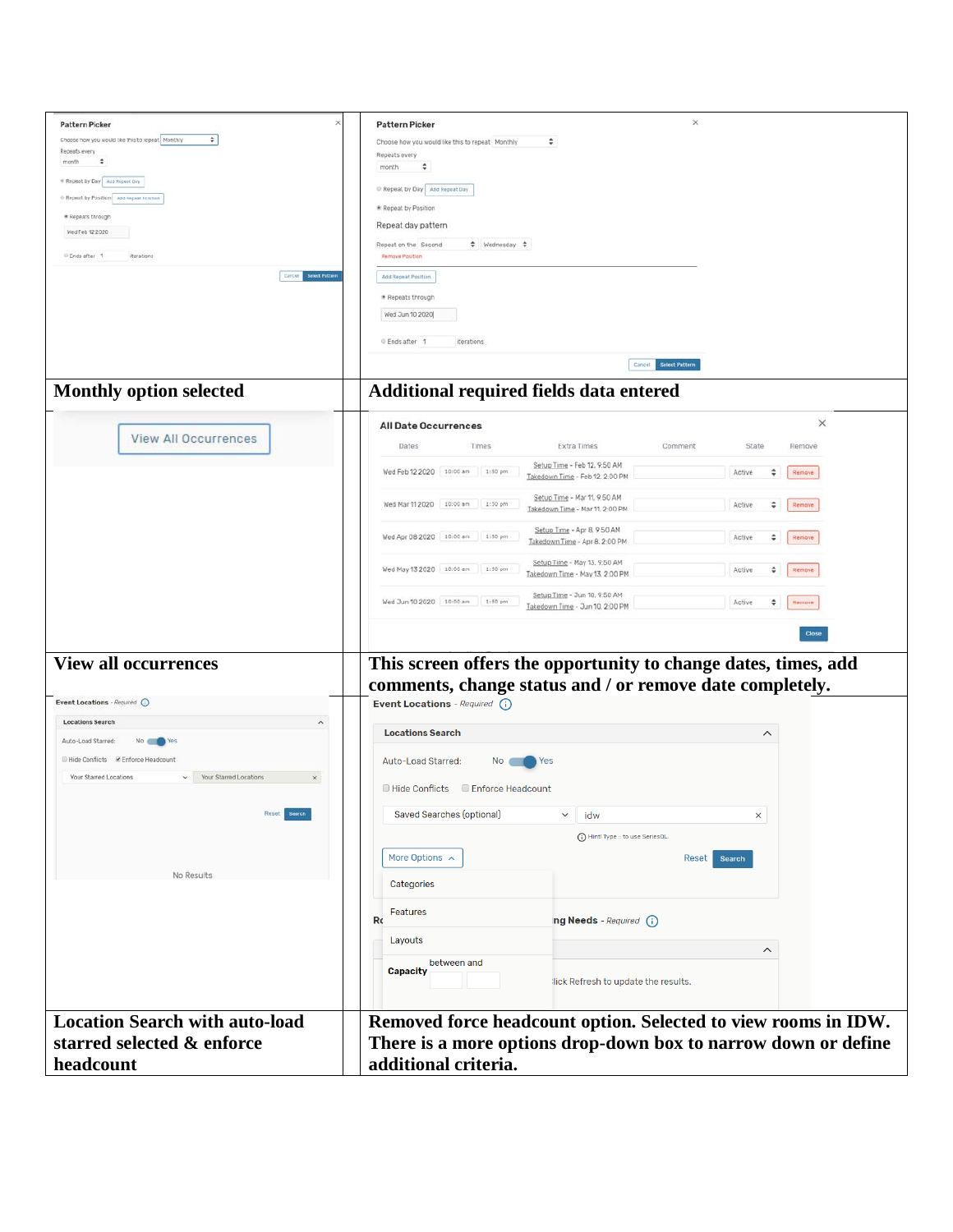| 1/5<br><b>Conflict Details</b><br>IDW 126<br>I. Dodd Wilson 219<br>Education<br>Building -<br>Lecture Hall<br>Rm 126                                                 | $\times$<br><b>Conflicts</b><br><b>Conflicts on:</b><br>Wed Feb 12 2020 . IDW 126<br>M1 Disease & Defense - MODU 8102<br>9:00 am - 10:50 am<br>· IDW 126<br>P3 Chemical Addiction - PhSc 7301<br>11:00 am - 11:50 am<br>· IDW 126<br><b>COM Peer Instruction Faculty</b><br>Development<br>12:00 pm - 12:50 pm<br>Wed Mar 11 2020 . IDW 126<br>M1 Disease & Defense - MODU 8102<br>9:00 am - 10:50 am<br>· IDW 126<br>P3 Chemical Addiction - PhSc 7301<br>11:00 am - 11:50 am<br>· IDW 126<br>AR Medical Society Distinguished<br>△<br>Lecture<br>12:00 pm - 12:50 pm<br>· IDW 126<br>M1 Disease & Defense - MODU 8102<br>1:00 pm - 2:50 pm<br>Wed Apr 08 2020 . IDW 126<br>M1 Brain & Behavior - MODU 8101 |
|----------------------------------------------------------------------------------------------------------------------------------------------------------------------|--------------------------------------------------------------------------------------------------------------------------------------------------------------------------------------------------------------------------------------------------------------------------------------------------------------------------------------------------------------------------------------------------------------------------------------------------------------------------------------------------------------------------------------------------------------------------------------------------------------------------------------------------------------------------------------------------------------|
| IDW 126 meets criteria, but has<br>conflicts<br>1/5<br>I. Dodd Wilson 219<br>Conflict Details<br><b>IDW 226</b><br>Education<br>Building -<br>Lecture Hall<br>Rm 226 | 10:00 am - 11:50 am<br>· IDW 126<br><b>APhA-ASP Chapter Meeting</b><br>11:50 am - 12:50 pm<br>Wed May 13 2020 . IDW 126<br>M1 Brain & Behavior - MODU 8101<br>10:00 am - 11:50 am<br>$-$ IDW 126<br>Student Advocacy Council - M1<br>Viewing of conflicts for IDW 126<br>×<br><b>Conflicts</b><br><b>Conflicts on:</b>                                                                                                                                                                                                                                                                                                                                                                                       |
|                                                                                                                                                                      | Wed Feb 12 2020<br>$\cdot$ IDW 226<br><b>NCPA Chapter Meeting</b><br>11:50 am - 12:50 pm<br>Wed Mar 11 2020<br>$\cdot$ IDW 226<br><b>NCPA Chapter Meeting</b><br>11:50 am - 12:50 pm<br>Wed Apr 08 2020 . IDW 226<br><b>NCPA Chapter Meeting</b><br>11:50 am - 12:50 pm<br>Wed May 13 2020                                                                                                                                                                                                                                                                                                                                                                                                                   |
|                                                                                                                                                                      | $\cdot$ IDW 226<br><b>Internal Medicine Research</b><br>Symposium<br>7:30 am - 4:20 pm                                                                                                                                                                                                                                                                                                                                                                                                                                                                                                                                                                                                                       |
| IDW 226 meets criteria but also<br>has conflicts                                                                                                                     | View conflicts for IDW 226 and compare dates to possibly shift<br>meeting around to several rooms.                                                                                                                                                                                                                                                                                                                                                                                                                                                                                                                                                                                                           |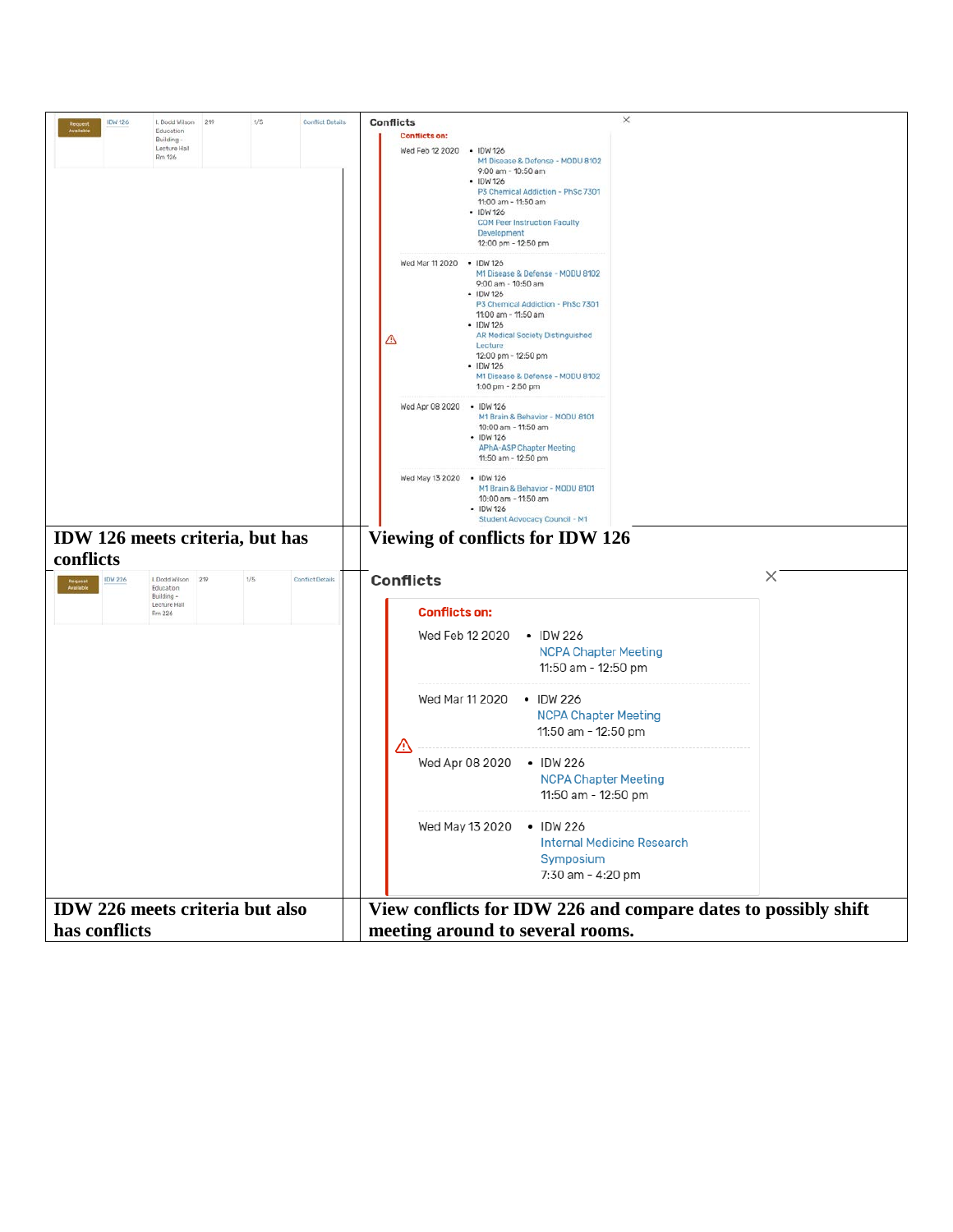| Unavailable          | RAHN 8240 | Rahn Building 170<br>Auditorium -                                        | 0/5 | Conflict Details        | <b>Conflicts</b>                                                                                                                                                                                                                                         | $\times$ |
|----------------------|-----------|--------------------------------------------------------------------------|-----|-------------------------|----------------------------------------------------------------------------------------------------------------------------------------------------------------------------------------------------------------------------------------------------------|----------|
|                      |           | Rm 8/240                                                                 |     |                         | <b>Conflicts on:</b>                                                                                                                                                                                                                                     |          |
|                      |           |                                                                          |     |                         | Wed Feb 12 2020<br>• RAHN 8240<br><b>College of Nursing Accreditation</b><br>Meeting<br>11:00 am - 12:20 pm                                                                                                                                              |          |
|                      |           |                                                                          |     |                         | Wed Mar 11 2020 • RAHN 8240<br>Interprofessional Orientation Day 1<br>8:00 am - 2:50 pm                                                                                                                                                                  |          |
|                      |           |                                                                          |     |                         | Wed Apr 08 2020 • RAHN 8240<br><b>CSM Roundtable Meeting</b><br>11:00 am - 12:20 pm                                                                                                                                                                      |          |
|                      |           |                                                                          |     |                         | Wed May 13 2020 • RAHN 8240<br><b>CSM Roundtable Meeting</b><br>11:00 am - 12:20 pm                                                                                                                                                                      |          |
|                      |           |                                                                          |     |                         | Wed Jun 10 2020 • RAHN 8240<br><b>MPAS 5394 Principles of Medicine</b><br>6:30 am - 4:50 pm                                                                                                                                                              |          |
|                      |           | Rahn 8240 meets criteria also with<br>conflicts and states "unavailable" |     |                         | View meeting conflicts for comparison of why space is not<br>available on all or any one selected date                                                                                                                                                   |          |
|                      | RAHN G219 | Rahn Building 160                                                        | 2/5 | <b>Conflict Details</b> | $\times$<br><b>Conflicts</b>                                                                                                                                                                                                                             |          |
| Request<br>Available |           | Pauly<br>Auditorium<br>Rm G219                                           |     |                         | <b>Conflicts on:</b><br>Wed Feb 12 2020 . RAHN G219<br>P1 Pharmaceutics II - PhSc 7102<br>10:00 am - 10:50 am<br>• RAHN G219<br>P1 Principles of Drug Action - PhSc<br>7103<br>11:00 am - 11:50 am                                                       |          |
|                      |           |                                                                          |     |                         | Wed Mar 11 2020 • RAHN G219<br>P1 Pharmaceutics II - PhSc 7102<br>10:00 am - 10:50 am<br>• RAHN G219<br>⚠<br>P1 Principles of Drug Action - PhSc<br>7103<br>11:00 am - 11:50 am                                                                          |          |
|                      |           |                                                                          |     |                         | Wed Apr 08 2020 . RAHN G219<br>P1 Pharmaceutics II - PhSc 7102<br>10:00 am - 10:50 am<br>• RAHN G219<br>P1 Principles of Drug Action - PhSc<br>7103<br>11:00 am - 11:50 am<br>• RAHN G219<br><b>Social Security Administration</b><br>12:30 pm - 3:00 pm |          |
|                      |           | Rahn G219 is available for some                                          |     |                         | Showing conflicts, but notice June 10 not listed, so it can be a                                                                                                                                                                                         |          |
| dates                |           |                                                                          |     |                         | choice for that date only.                                                                                                                                                                                                                               |          |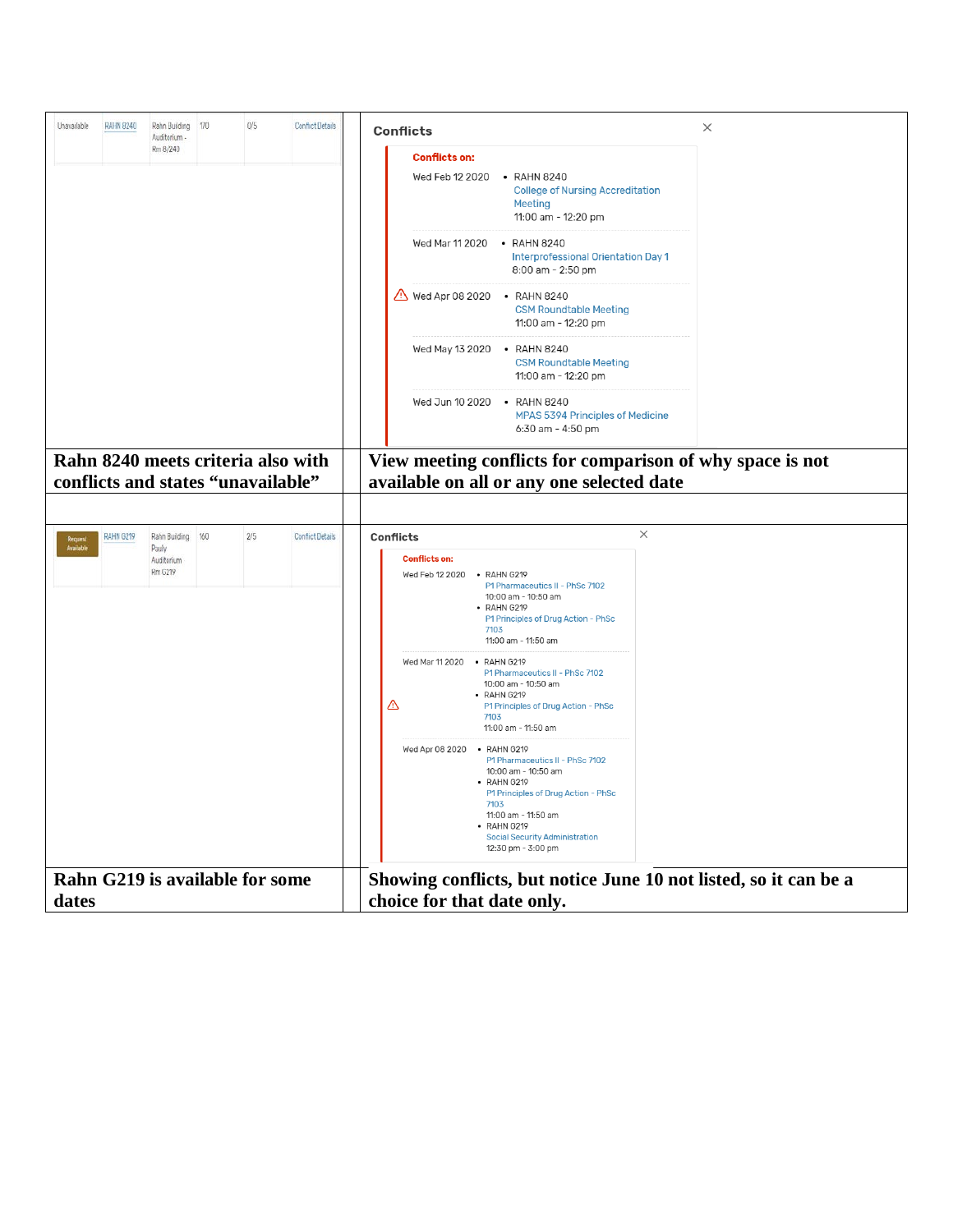| <b>Locations Search</b>                                                 |                           |                                                              |                                         |                        | $\wedge$                   | <b>Locations Search</b>                |                           |                                                                      |                                   |                         | $\hat{\phantom{a}}$                |                                                    |              |
|-------------------------------------------------------------------------|---------------------------|--------------------------------------------------------------|-----------------------------------------|------------------------|----------------------------|----------------------------------------|---------------------------|----------------------------------------------------------------------|-----------------------------------|-------------------------|------------------------------------|----------------------------------------------------|--------------|
| Auto-Load Starred:                                                      |                           | No Wes                                                       |                                         |                        |                            | Auto-Load Starred:                     |                           | No C<br>Yes                                                          |                                   |                         |                                    |                                                    |              |
| Il Hide Conflicts Il Enforce Headcount                                  |                           |                                                              |                                         |                        |                            |                                        |                           |                                                                      |                                   |                         |                                    |                                                    |              |
|                                                                         | Saved Searches (optional) |                                                              | $~ v$ jts                               |                        | ×                          | Hide Conflicts Enforce Headcount       |                           |                                                                      |                                   |                         |                                    |                                                    |              |
|                                                                         |                           |                                                              | C Hint Type : to use SeriesOL           |                        |                            |                                        | Saved Searches (optional) |                                                                      | $ightharpoonup$ jts               |                         | ×                                  |                                                    |              |
| More Options $\sqrt{}$                                                  |                           |                                                              |                                         |                        | Reset<br><b>Search</b>     |                                        |                           |                                                                      | (D) Hint! Type :: to use SeriesOL |                         |                                    |                                                    |              |
| Add                                                                     | Name                      | Title                                                        | Capacity                                | Availability           | Conflict<br>Details        | More Options $\sqrt{ }$                |                           |                                                                      |                                   | Reset                   | Search                             |                                                    |              |
|                                                                         | <b>JTS 1210</b>           | <b>James H.</b><br>Hamlen II Board<br>Room - Rm              | 24                                      | 4/5                    | <b>Conflict Details</b>    | Add                                    | Name                      | Title                                                                | Capacity                          | Availability            | Conflict<br>Details                |                                                    |              |
|                                                                         | JTS 1250                  | 1210<br>Jack T.<br>Stephens Spine<br>Institute Fred<br>Smith | 335                                     | 5/5                    | None                       |                                        | JTS 1210                  | James H.<br>Hamlen II Board<br>Room - Rm<br>1210                     | 24                                | 4/5                     | <b>Conflict Details</b>            |                                                    |              |
|                                                                         | <b>JTS FOYER</b>          | Auditorium -<br>Rm 1250<br>Jack T.<br>Stephens Foyer<br>Area | 75                                      | 4/5                    | <b>Conflict Details</b>    | Added below<br>25                      | JTS 1250                  | Jack T.<br>Stephens Spine<br>Institute Fred<br>Smith<br>Auditorium - | 335                               | 5/5                     | None                               |                                                    |              |
|                                                                         |                           |                                                              |                                         |                        |                            | Request<br>Available                   | <b>JTS FOYER</b>          | Rm 1250<br>Jack T.<br>Stephens Foyer<br>Area                         | 75                                | 4/5                     | <b>Conflict Details</b>            |                                                    |              |
| <b>Added</b>                                                            |                           |                                                              |                                         |                        |                            | Remove<br><b>Starred as a Favorite</b> | <b>View Occurrences</b>   |                                                                      |                                   |                         |                                    |                                                    |              |
| <b>JTS 1250</b>                                                         |                           |                                                              |                                         |                        | $\times$                   | <b>JTS 1250</b>                        |                           |                                                                      |                                   |                         |                                    |                                                    | $\times$     |
| Date<br>Set For All                                                     | Time                      | Confiets<br>Included                                         | Shared<br>Layout                        | $\left  \cdot \right $ | Instructions<br>Attendance | Date                                   | Time                      | Conflicts                                                            | Included                          | Shared                  | Layout                             | Instructions                                       | Attendance   |
| Wed Feb 12 2020 10:00 am - 150 pm<br>Med Mar 112020 10:00 pm - 150 pm   |                           |                                                              | Autonium (335) \$<br>Auditorium (335) 0 |                        |                            | Set For All                            |                           |                                                                      | 日                                 | 0                       |                                    | Parking Deck 3 Only<br>÷                           |              |
| Med Apr 08 2020 10:00 am - 1:50 pm<br>Med May 13 2020 10:00 am - 150 pm |                           |                                                              | Authorize (335) : #<br>$$CBER$ minimum. |                        |                            | Wed Feb 12 2020 10:00 am - 1:50 pm     |                           |                                                                      | ø                                 | $\qquad \qquad \boxdot$ | Auditorium (335)                   | Parking Deck 3 Only<br>$\hat{\cdot}$               |              |
| Med Jun 10 2020 10:00 am - 1.50 pm                                      |                           |                                                              | Auditorium (330) 4                      |                        |                            | Wed Mar 11 2020 10:00 am - 1:50 pm     |                           |                                                                      | ø.                                | 0                       | Auditorium (335) $\div$            | Parking Deck 3 Only                                |              |
|                                                                         |                           |                                                              |                                         |                        |                            | Wed Apr 08 2020 10:00 am - 1:50 pm     |                           |                                                                      | ø                                 | ⊜                       | Auditorium (335) $\Leftrightarrow$ | Parking Deck 3 Only                                |              |
|                                                                         |                           |                                                              |                                         |                        |                            | Wed May 13 2020 10:00 am - 1:50 pm     |                           |                                                                      | $\mathcal{L}$                     | 日                       |                                    | Auditorium (335) $\frac{1}{2}$ Parking Deck 3 Only |              |
|                                                                         |                           |                                                              |                                         |                        |                            | Wed Jun 10 2020 10:00 am - 1:50 pm     |                           |                                                                      | $\frac{1}{2}$                     | $\Box$                  | Auditorium (335) $\Leftrightarrow$ | Parking Deck 3 Only                                |              |
|                                                                         |                           |                                                              |                                         |                        |                            |                                        |                           |                                                                      |                                   |                         |                                    |                                                    | <b>Close</b> |
|                                                                         |                           | <b>View occurrences</b>                                      |                                         |                        |                            | <b>Instructions added</b>              |                           |                                                                      |                                   |                         |                                    |                                                    |              |
|                                                                         |                           |                                                              |                                         |                        |                            |                                        |                           |                                                                      |                                   |                         |                                    |                                                    |              |
|                                                                         |                           |                                                              |                                         |                        |                            |                                        |                           |                                                                      |                                   |                         |                                    |                                                    |              |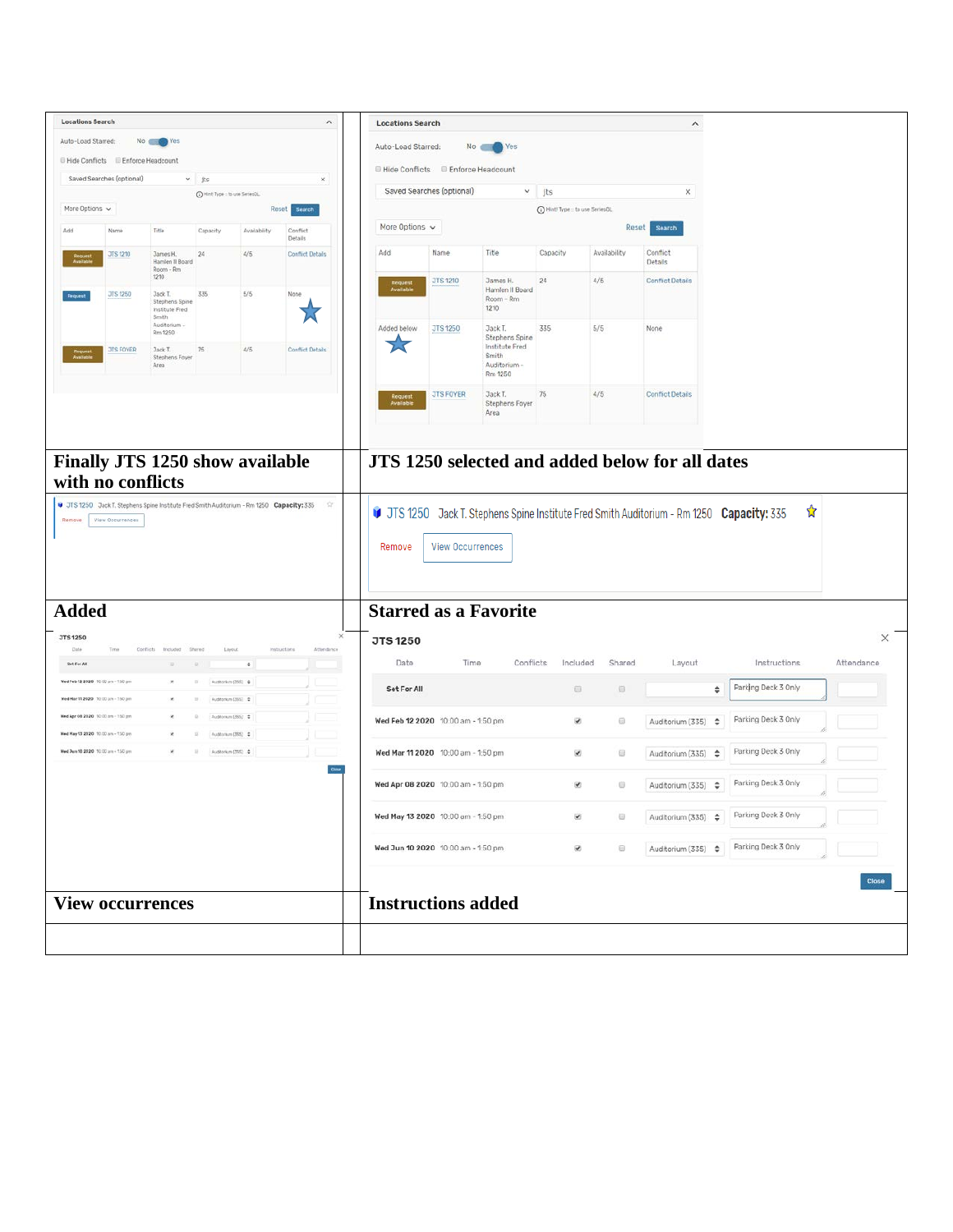| Room Resource and Video Conferencing Needs - Required (i)                                                                                                                                                            | Room Resource and Video Conferencing Needs - Required (i)                                           |  |  |  |  |  |  |  |  |  |
|----------------------------------------------------------------------------------------------------------------------------------------------------------------------------------------------------------------------|-----------------------------------------------------------------------------------------------------|--|--|--|--|--|--|--|--|--|
| <b>Resources Search</b><br>$\hat{\phantom{a}}$                                                                                                                                                                       |                                                                                                     |  |  |  |  |  |  |  |  |  |
| <b>Resources Search</b><br>Availability for this search is out of date. Click Refresh to update the results.<br>Refresh                                                                                              |                                                                                                     |  |  |  |  |  |  |  |  |  |
|                                                                                                                                                                                                                      | Auto-Load Starred:<br>Yes<br>No                                                                     |  |  |  |  |  |  |  |  |  |
|                                                                                                                                                                                                                      | <b>Your Starred Resources</b><br><b>Your Starred Resources</b><br>$\checkmark$<br>$\times$          |  |  |  |  |  |  |  |  |  |
|                                                                                                                                                                                                                      |                                                                                                     |  |  |  |  |  |  |  |  |  |
|                                                                                                                                                                                                                      |                                                                                                     |  |  |  |  |  |  |  |  |  |
|                                                                                                                                                                                                                      | Reset<br>Search                                                                                     |  |  |  |  |  |  |  |  |  |
|                                                                                                                                                                                                                      | Add<br>Name<br><b>Quantity Available</b><br><b>Conflict Details</b>                                 |  |  |  |  |  |  |  |  |  |
|                                                                                                                                                                                                                      | **N/A<br>Unlimited<br>None<br>$\mathbf{1}$<br>Reserve                                               |  |  |  |  |  |  |  |  |  |
|                                                                                                                                                                                                                      | *Video Conferencing<br>8 to 13 / 15<br>None<br>1<br>Request                                         |  |  |  |  |  |  |  |  |  |
|                                                                                                                                                                                                                      | A V Tech - List Time<br>8 to 15 / 20<br>None<br>1<br>Reserve<br><b>Needed Below</b>                 |  |  |  |  |  |  |  |  |  |
|                                                                                                                                                                                                                      | 42 to 47 / 50<br>None<br>Catering<br>1<br>Request                                                   |  |  |  |  |  |  |  |  |  |
| Room resource list                                                                                                                                                                                                   | <b>Review starred resource options</b>                                                              |  |  |  |  |  |  |  |  |  |
|                                                                                                                                                                                                                      |                                                                                                     |  |  |  |  |  |  |  |  |  |
| Conflict Details<br>Quantity Available<br>Add<br>Name                                                                                                                                                                | ☆<br><sup>*</sup> Video Conferencing                                                                |  |  |  |  |  |  |  |  |  |
| Unlimited<br>**N/A<br>None<br>$\mathbf{1}$<br>Reserve                                                                                                                                                                | <b>View Occurrences</b><br>Remove                                                                   |  |  |  |  |  |  |  |  |  |
| *Video Conferencing<br>8 to 13 / 15<br>Added below<br>None                                                                                                                                                           |                                                                                                     |  |  |  |  |  |  |  |  |  |
| B to 15 / 20<br>Added below<br>AV Tech - List Time<br>None<br>Needed Below                                                                                                                                           |                                                                                                     |  |  |  |  |  |  |  |  |  |
| Added below<br>42 to 47 / 50<br>None<br>Catering                                                                                                                                                                     | ☆<br>A A V Tech - List Time Needed Below                                                            |  |  |  |  |  |  |  |  |  |
|                                                                                                                                                                                                                      | Remove<br>View Occurrences                                                                          |  |  |  |  |  |  |  |  |  |
|                                                                                                                                                                                                                      |                                                                                                     |  |  |  |  |  |  |  |  |  |
|                                                                                                                                                                                                                      | ☆<br><b>▲ Catering</b>                                                                              |  |  |  |  |  |  |  |  |  |
|                                                                                                                                                                                                                      |                                                                                                     |  |  |  |  |  |  |  |  |  |
|                                                                                                                                                                                                                      | Remove<br><b>View Occurrences</b>                                                                   |  |  |  |  |  |  |  |  |  |
|                                                                                                                                                                                                                      |                                                                                                     |  |  |  |  |  |  |  |  |  |
| <b>Select resources</b>                                                                                                                                                                                              | <b>Add resources</b>                                                                                |  |  |  |  |  |  |  |  |  |
| ×<br>*Video Conferencing<br>Date:<br>Conflicts Included<br>Instructions<br>Quantity Available<br>Time                                                                                                                | X<br>A V Tech - List Time Needed Below                                                              |  |  |  |  |  |  |  |  |  |
| Set For All<br>$\Box$                                                                                                                                                                                                | Date<br>Time<br>Conflicts<br>Included<br>Instructions<br>Quantity<br>Available                      |  |  |  |  |  |  |  |  |  |
| Wed Feb 12 2020 10:00 am - 150 pm<br>Requestors are<br>$\frac{1}{2}$<br>8/25<br>$\mathbf{z}$<br>responsible for                                                                                                      | 9:50 a.m.<br>$\qquad \qquad \qquad \qquad \qquad \qquad \qquad \qquad \qquad \qquad$<br>Set For All |  |  |  |  |  |  |  |  |  |
| $\frac{1}{10}$ 1<br>Wed Mar 112020 10:00 am - 1.50 pm<br><b>Districted one</b><br>10/15<br>$\mathbf x$<br>responsible for                                                                                            |                                                                                                     |  |  |  |  |  |  |  |  |  |
| $\frac{1}{2}$<br>Ned Apr 00 2020 10:00 am - 150 pm<br>Requestors are<br>$\alpha$<br>6/15<br>responsible for                                                                                                          | 9:50 a.m.<br>8/20<br>Wed Feb 12 2020 10:00 am - 1:50 pm<br>$\blacktriangledown$<br>$\mathbf{1}$     |  |  |  |  |  |  |  |  |  |
| Requestors are<br>ŝ<br>Wed May 13 2020 10:00 am - 150 pm<br>12/15<br>$\mathbf{1}$<br>×<br>responsible for<br>Wed Jun 10 2020 10:00 am - 1:50 pm<br>Requestors are<br>종치<br>13/15<br>$\mathcal{C}$<br>responsible for | 9:50 a.m.<br>Wed Mar 11 2020 10:00 am - 1:50 pm<br>$\blacktriangledown$<br>12/20<br>$\mathbf{1}$    |  |  |  |  |  |  |  |  |  |
|                                                                                                                                                                                                                      | 9:50 a.m.<br>Wed Apr 08 2020 10:00 am - 1:50 pm<br>$\blacktriangledown$<br>10/20<br>$\mathbf{1}$    |  |  |  |  |  |  |  |  |  |
|                                                                                                                                                                                                                      | 9:50 a.m.<br>Wed May 13 2020 10:00 am - 1:50 pm<br>$\blacktriangledown$<br>12/20<br>$\mathbf{1}$    |  |  |  |  |  |  |  |  |  |
|                                                                                                                                                                                                                      | 9:50 a.m.<br>15/20<br>Wed Jun 10 2020 10:00 am - 1:50 pm<br>$\blacktriangledown$<br>1               |  |  |  |  |  |  |  |  |  |
|                                                                                                                                                                                                                      | Close                                                                                               |  |  |  |  |  |  |  |  |  |
| View occurrences for V/C                                                                                                                                                                                             | <b>View occurrences for A/V w/Notes</b>                                                             |  |  |  |  |  |  |  |  |  |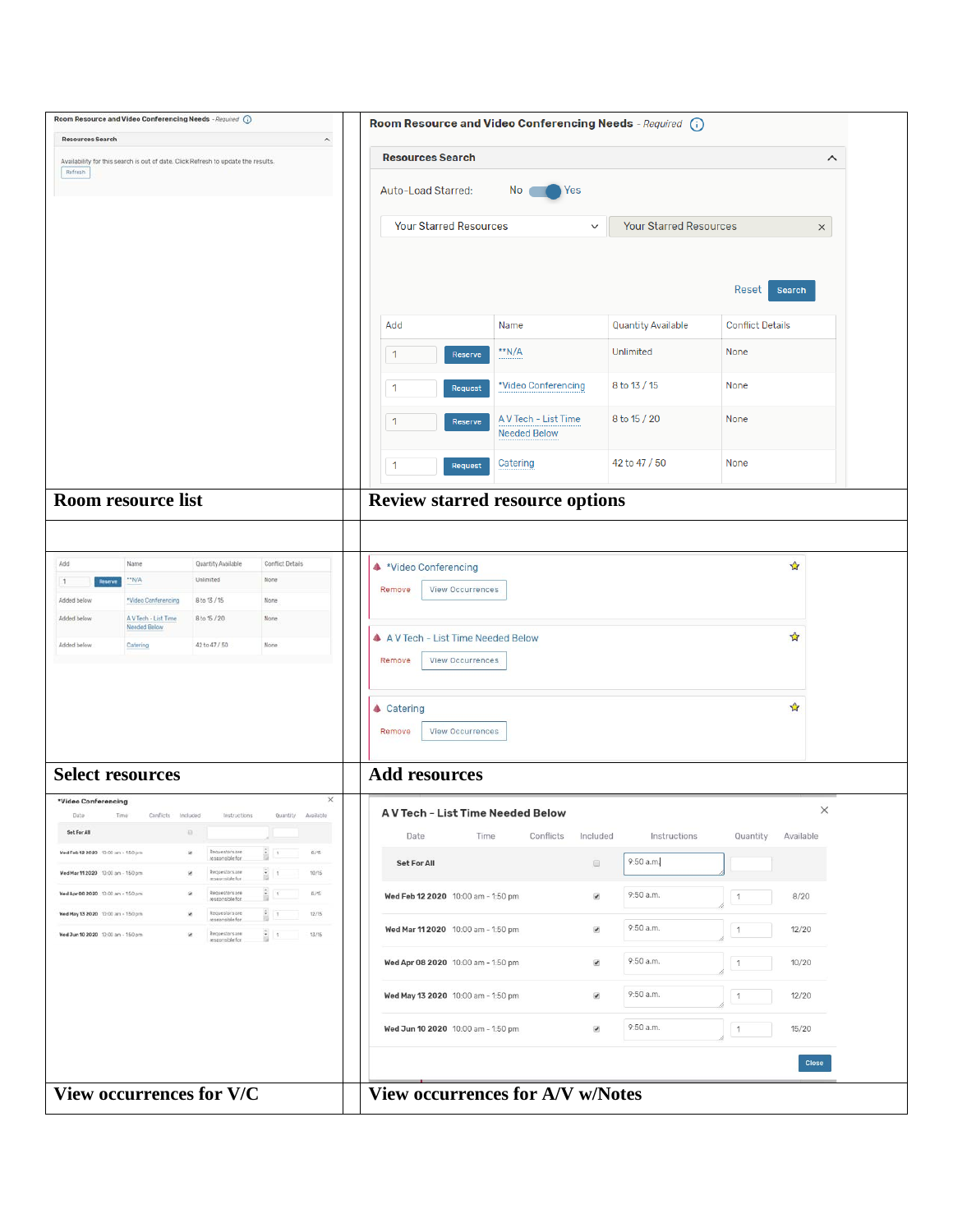| Catering                                                                                        |                          | ×                      | Catering                            |                                                                 |           |                          |                                                                                                 |               | $\times$  |
|-------------------------------------------------------------------------------------------------|--------------------------|------------------------|-------------------------------------|-----------------------------------------------------------------|-----------|--------------------------|-------------------------------------------------------------------------------------------------|---------------|-----------|
| Date<br>Conflicts<br>Time                                                                       | Instructions<br>Included | Quantity Available     | Date                                | Time                                                            | Conflicts | Included                 | Instructions                                                                                    | Quantity      | Available |
| <b>Set For All</b><br>Med Feb 12 2020 10:00 am - 150 pm                                         | ш.<br>W.                 | $\,$ 1<br>45/50        |                                     |                                                                 |           |                          |                                                                                                 |               |           |
| Wed Mar 11 2020 10:00 am - 150 pm                                                               | ×                        | $\frac{1}{2}$<br>46/50 | Set For All                         |                                                                 |           | $\Box$                   | Please remove all trash                                                                         |               |           |
| Wed Apr 09 2020 10:00 am - 150 pm                                                               | ×                        | $\,$ 1<br>42/50        |                                     | Wed Feb 12 2020 10:00 am - 1:50 pm                              |           | $\blacktriangledown$     | Please remove all trash                                                                         | $\mathbf{1}$  | 45/50     |
| Wed May 13 2020 10:00 am - 150 pm                                                               | 36                       | 46/50                  |                                     |                                                                 |           |                          |                                                                                                 |               |           |
| Wed Jun 10 2020 10:00 pm - 150 pm                                                               | W)                       | 15<br>47/50            |                                     | Wed Mar 11 2020 10:00 am - 1:50 pm                              |           | $\overline{\mathcal{L}}$ | Please remove all trash                                                                         | $\mathbf{1}$  | 46/50     |
|                                                                                                 |                          |                        |                                     | Wed Apr 08 2020 10:00 am - 1:50 pm                              |           | $\blacktriangledown$     | Please remove all trash                                                                         | $\mathbf{1}$  | 42/50     |
|                                                                                                 |                          |                        |                                     | Wed May 13 2020 10:00 am - 1:50 pm                              |           | $\blacktriangledown$     | Please remove all trash                                                                         | $\mathcal{I}$ | 46/50     |
|                                                                                                 |                          |                        |                                     | Wed Jun 10 2020 10:00 am - 1:50 pm                              |           | $\blacktriangledown$     | Please remove all trash                                                                         | $\mathbf{1}$  | 47/50     |
| <b>View occurrences for Catering</b>                                                            |                          |                        | Viewing occurrences for A/V w/Notes |                                                                 |           |                          |                                                                                                 |               |           |
|                                                                                                 |                          |                        |                                     |                                                                 |           |                          |                                                                                                 |               |           |
| Custom Attributes (i)                                                                           |                          |                        | Custom Attributes (i)               |                                                                 |           |                          |                                                                                                 |               |           |
| * Do you need an AV Tech?                                                                       |                          | No Yes                 |                                     |                                                                 |           |                          |                                                                                                 |               |           |
| * Enter the time an AV Tech is needed                                                           |                          | Ø                      | * Do you need an AV Tech?           |                                                                 |           |                          | No<br>Yes                                                                                       |               |           |
| * Is this a catered event?                                                                      |                          | No Yes                 |                                     | * Enter the time an AV Tech is needed   9:50 a.m.               |           |                          | 丝                                                                                               |               |           |
|                                                                                                 |                          |                        | * Is this a catered event?          |                                                                 |           |                          | No.                                                                                             |               |           |
| * Is video conferencing connection needed?                                                      |                          | No Yes                 |                                     |                                                                 |           |                          | Yes                                                                                             |               |           |
| * List ALL Regional IVN sites                                                                   |                          | 囪                      |                                     | * Is video conferencing connection needed?                      |           |                          |                                                                                                 |               |           |
| * Need Collaborate?                                                                             |                          | No Yes                 |                                     |                                                                 |           |                          | No<br>Yes                                                                                       |               |           |
| Add a Custom Attribute                                                                          |                          |                        | * List ALL Regional IVN sites       |                                                                 |           | NW - Fayetteville        | 囪                                                                                               |               |           |
|                                                                                                 |                          |                        | * Need Collaborate?                 |                                                                 |           |                          | No<br>Yes                                                                                       |               |           |
|                                                                                                 |                          |                        | <b>Add a Custom Attribute</b>       |                                                                 |           |                          |                                                                                                 |               |           |
| <b>Required custom attributes</b>                                                               |                          |                        |                                     |                                                                 |           |                          | For every "YES" answer, there must be a resource added above                                    |               |           |
|                                                                                                 |                          |                        |                                     |                                                                 |           |                          |                                                                                                 |               |           |
| Event Instructions and Comments (                                                               |                          |                        |                                     | Event Instructions and Comments $(i)$                           |           |                          |                                                                                                 |               |           |
|                                                                                                 |                          |                        |                                     |                                                                 |           |                          |                                                                                                 |               |           |
|                                                                                                 |                          |                        |                                     | All Participants will receive parking validation for Lot 3 Only |           |                          |                                                                                                 |               |           |
| Not a required field                                                                            |                          |                        | <b>Comments voluntarily added</b>   |                                                                 |           |                          |                                                                                                 |               |           |
|                                                                                                 |                          |                        |                                     |                                                                 |           |                          |                                                                                                 |               |           |
| <b>Affirmation</b> - Required                                                                   |                          |                        | <b>Affirmation</b> - Required       |                                                                 |           |                          |                                                                                                 |               |           |
| I agree to abide by the scheduling policies set forth by the UAMS' Office of Academic Services. | $i$ i agree              |                        |                                     |                                                                 |           |                          | I agree to abide by the scheduling policies set forth by the UAMS' Office of Academic Services. |               |           |
|                                                                                                 |                          |                        |                                     |                                                                 |           | ■ lagree                 |                                                                                                 |               |           |